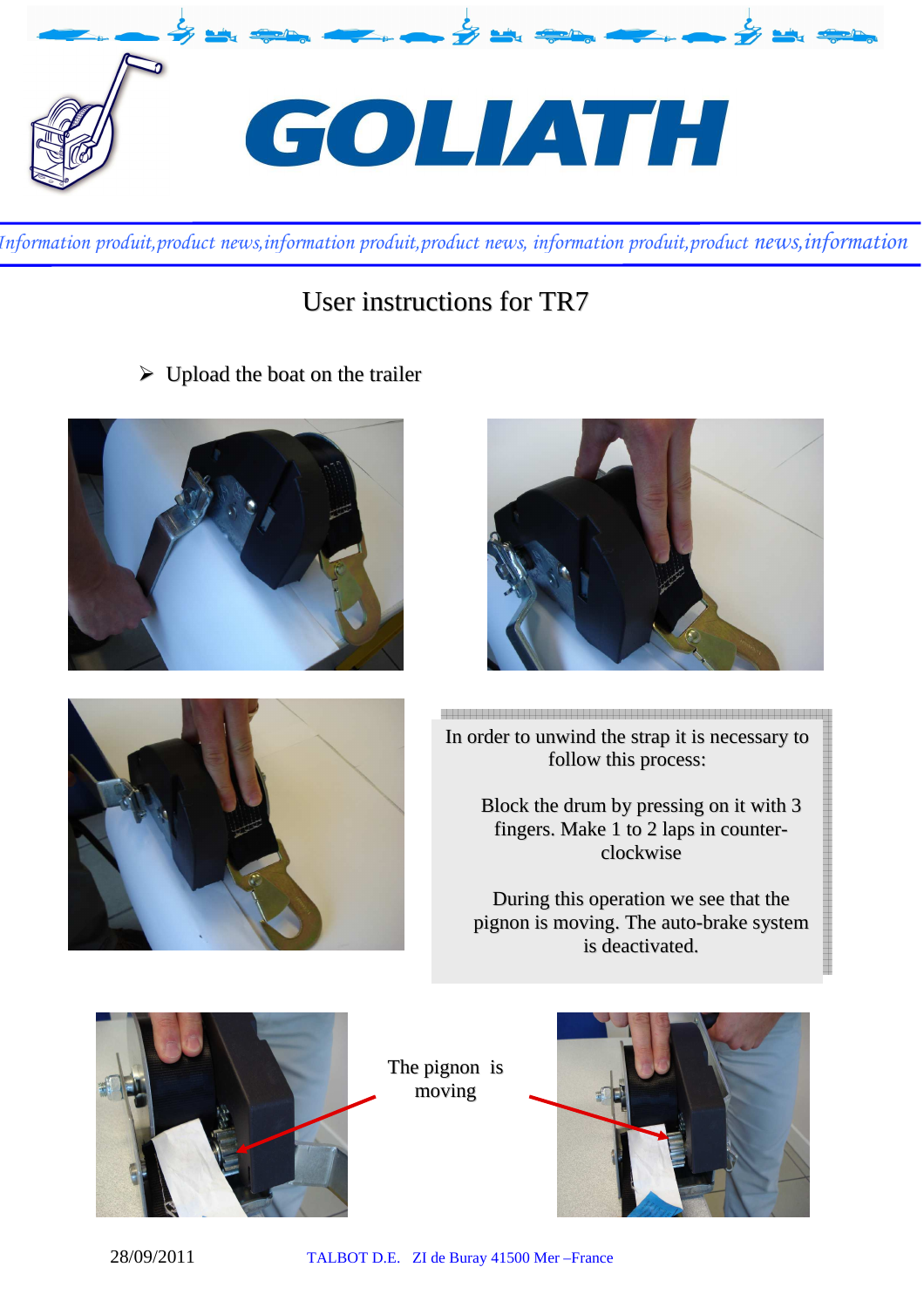

Then remove the handle.





Unwind the strap (freewheeling

function). Then attach the boat.







28/09/2011 TALBOT D.E. ZI de Buray 41500 Mer –France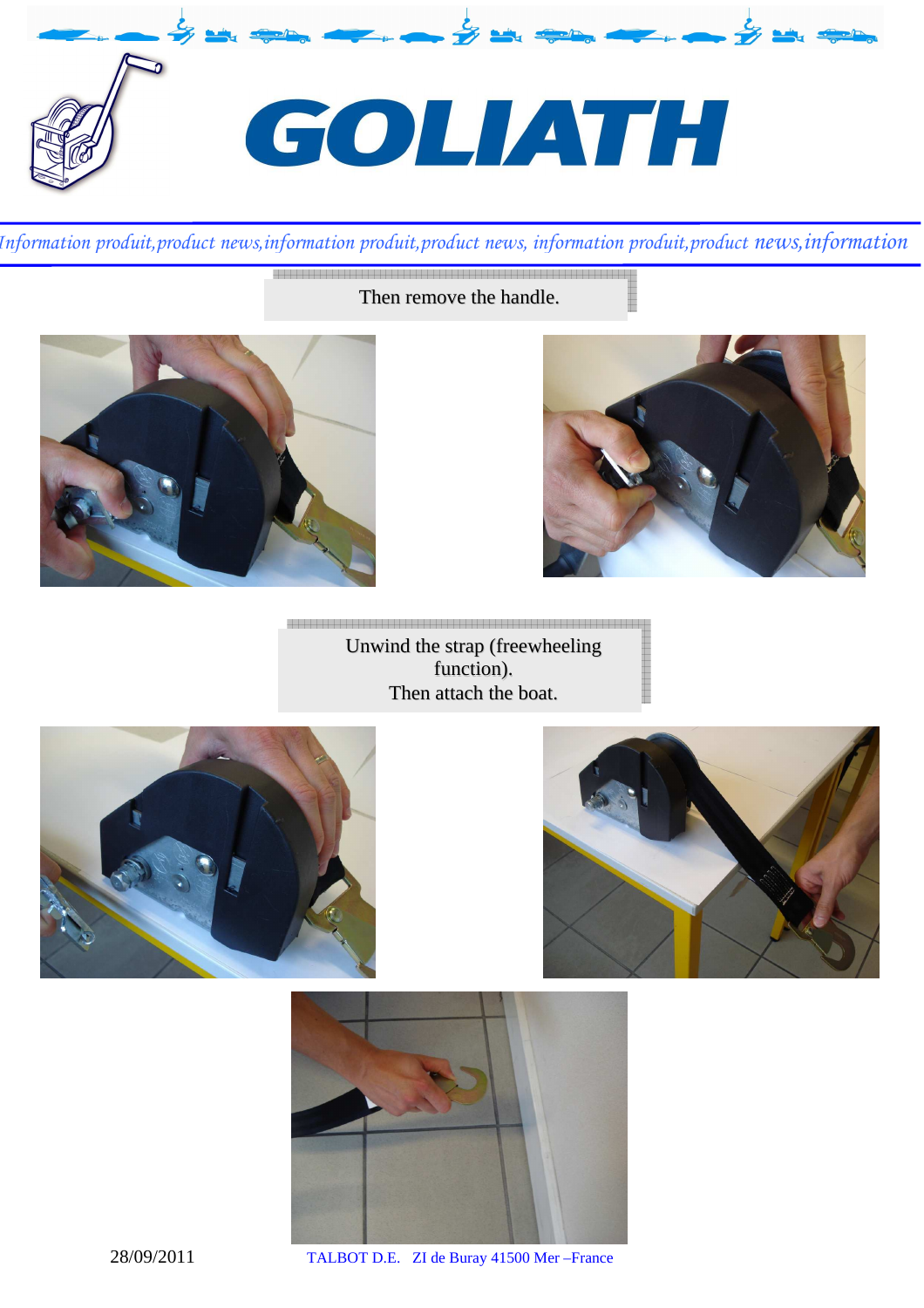

 Put the handle back on the winch.

As soon as the handle is fixed on the winch, the pignon will move again on the main shaft and the auto brake system will be activated (on condition that the boat pulls on the strap).



Upload the boat. During the lifting operation, you should hear a regular "click"-sound coming from the winch. This is an indicator of the good functioning of the winch.



You must imperatively keep the handle fixed on the winch when the boat is on the trailer. The handle locking system has been designed to stay on the winch during transport. The winch is not a secure point during transport. It is compulsory to secure the boat with additional strap or boot to the trailer.